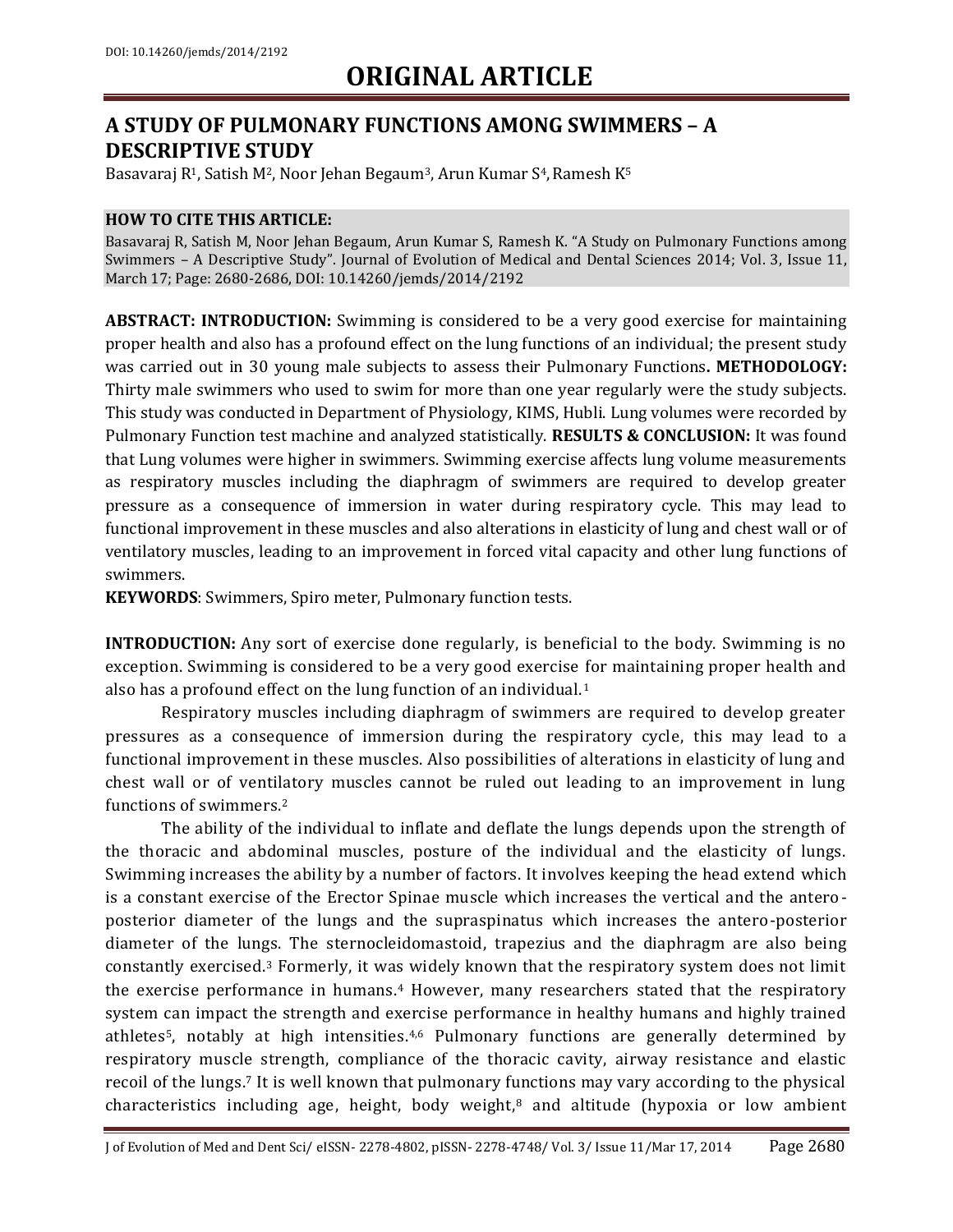pressure). The purpose of choosing swimmers instead of any other sports person was that previous studies have shown that swimming produces maximum effect on the lungs compared to any other sport. <sup>9</sup> Regular swimming produces a positive effect on the lung by increasing pulmonary capacity and thereby improving the lung functioning.

**OBJECTIVE:** To study various spirometric measurements like static and dynamic lung volumes in the swimmers.

**METHODOLOGY:** The present study was conducted on 30 male swimmers aged 18-30 years who were swimming regularly for at least 3days in a week for a period of 1yr and above. The swimmers were selected from various swimming pools from Hubli city, Karnataka. All the subjects were clinically examined to rule out any respiratory disorder.

The study was approved by the ethical committee of the institution and a written informed consent was taken from all the individuals of study. The pulmonary function tests were recorded with the help of modern computerized pulmonary function test machine, Spirolyser-SPL-95:- is a portable spirolyser manufactured in France by French International Medical (FIM). This is a computerized instrument with RS-232 connectivity for PC. It has a built in thermal printer and also an option for external printing (through PC).

There are 3 types of tests that can be done with spirolyser.

- 1) Static lung volumes
- 2) Dynamic lung volumes & flow rates and flow volume loops.
- 3) MVV or ventilation over a period of 1 min.

Following measurements are obtained:

1) Static or slow VC (or VC on instrument)

- a) VC
- b) TV
- c) ERV
- d) IRV
- e) IC

2) Dynamic of forced VC (FVC button on instruments)

| a) FVC     | d) MMEF | $g$ ) MEF 50  | j) $FEV1/VC$ |
|------------|---------|---------------|--------------|
| b) $FEV_1$ | e) PEFR | h) MEF 25     | k) MEF/VC    |
| c) $Ex.t$  | f) MEF  | I) $FEV1/FVC$ |              |

3) Maximum Voluntary Ventilation: (MVV button on instrument).

An interview schedule was used for all subjects in the study to obtain information related to the following vital data was collected from both controls and subjects:

- $\bullet$ Name, Age, Sex,
- Height-standing height was measured without footwear with the subject's body in contact  $\bullet$ with the wall.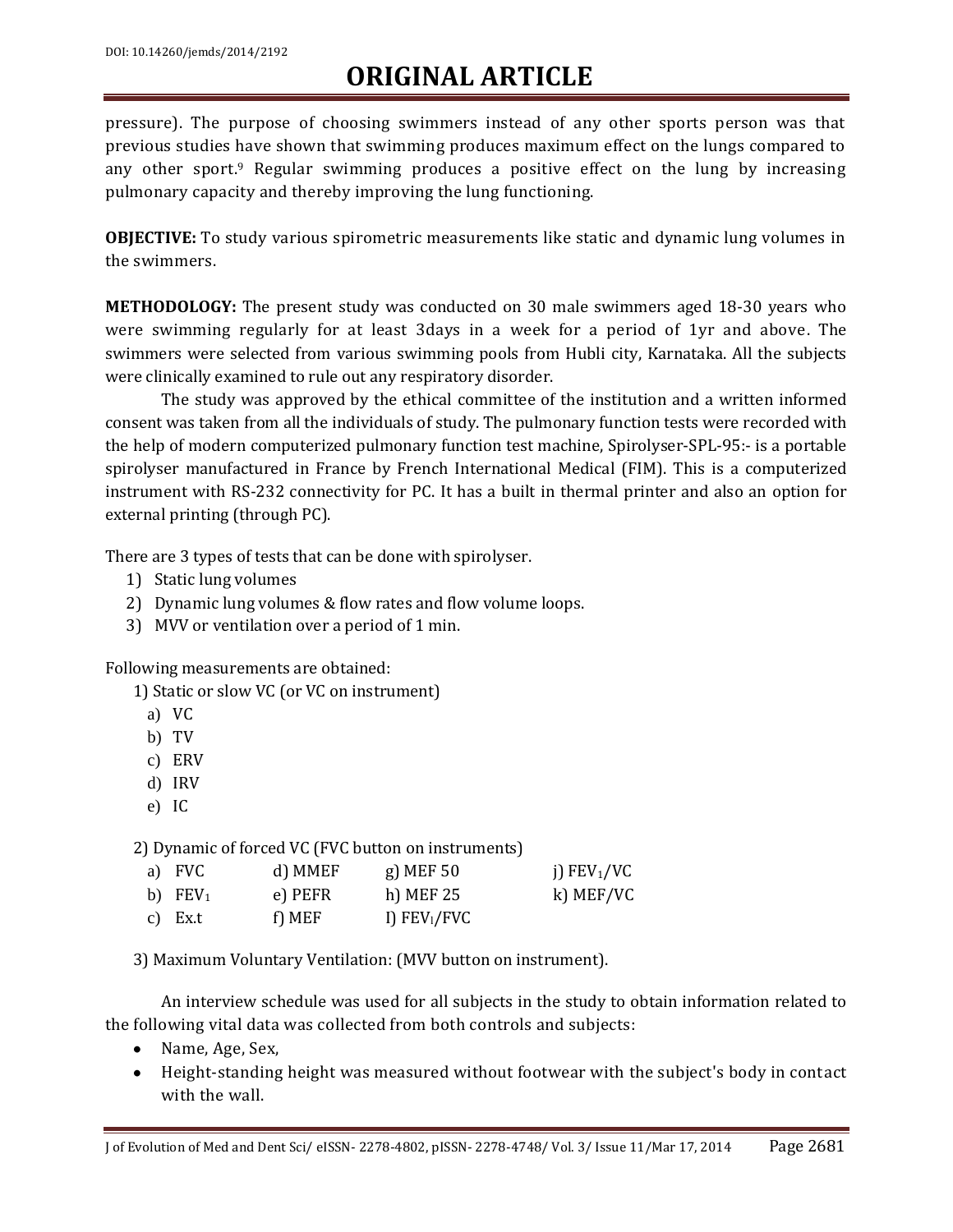- Weight-was recorded in shorts and Banians with a digital weighing machine. A thorough Clinical examination to rule out any cardio-respiratory illness was carried out and the vital data was recorded.
- Blood Pressure right arm, sitting position, auscultatory method.  $\bullet$
- Pulse rate was measured for 1 min. during rest.  $\bullet$

**STATISTICAL ANALYSIS:** Data was entered in Microsoft excel and analyzed using mean and standard deviation.

#### **RESULTS:**

| Parameter                               | <b>Swimmers</b><br>Mean + SD |  |
|-----------------------------------------|------------------------------|--|
| Age (yrs.)                              | $22.63 \pm 3.38$             |  |
| Height (cms)                            | $165.93 + 6.64$              |  |
| Weight (kgs)                            | $61.53 + 7.51$               |  |
| Body surface area (sqm)                 | $1.69 + 0.12$                |  |
| Body mass index (wt / ht <sup>2</sup> ) | $22.34 + 2.05$               |  |
| Table 1: Anthropometric measurements    |                              |  |

The mean age in swimmers was  $22.63 \pm 3.38$  years

The mean height in swimmers was  $165.93 \pm 6.64$  cm

The mean weight in swimmers was  $61.53 \pm 7.51$  kg

The mean body surface area in sq.m in swimmers was  $1.69 \pm 0.12$ 

The mean body mass index (kg/mt<sup>2</sup>) in swimmers was  $22.34 \pm 2.05$ 

| Parameter                        | <b>Swimmers</b> |
|----------------------------------|-----------------|
|                                  | Mean + SD       |
| Pulse rate (beats/min)           | $74.16 + 7.66$  |
| Blood pressure systolic(mm Hg)   | $114 \pm 7.50$  |
| Blood pressure diastolic (mm Hg) | $69.86 + 5.63$  |
| Table 2: Vital Parameters        |                 |

The mean pulse rate at rest in swimmers was  $74.16 \pm 7.66$  beats/min.

The mean of blood pressure in mmHg at rest in swimmers was  $114 \pm 7.50$  systolic and  $69.86 \pm 10^{-1}$ 5.63 diastolic.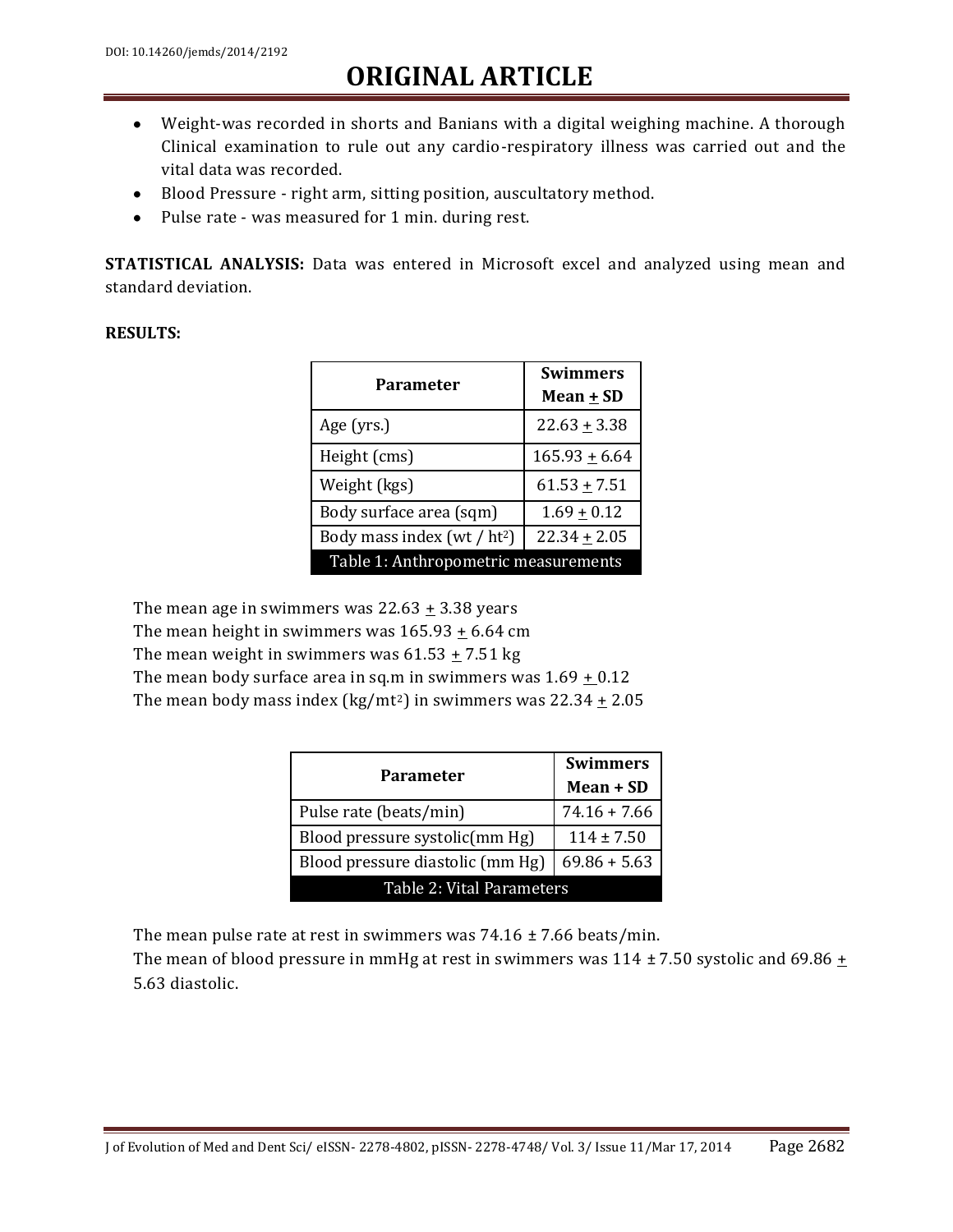|                                        | <b>Swimmers</b> |  |
|----------------------------------------|-----------------|--|
| Parameter                              | Mean $\pm$ SD   |  |
| Vital capacity (L)                     | $3.97 \pm 0.30$ |  |
| Expiratory reserve volume (L)          | $1.25 \pm 0.30$ |  |
| Inspiratory reserve volume (L)         | $1.68 + 0.32$   |  |
| Inspiratory capacity(L)                | $2.42 + 0.30$   |  |
| Tidal volume (L)                       | $0.69 \pm 0.11$ |  |
| Table 3: Slow vital capacity parameter |                 |  |

The mean vital capacity at rest in swimmers was  $3.97 \pm 0.33$  litres The mean expiratory reserve volume at rest in swimmers was  $1.25 \pm 0.30$  litres The mean inspiratory reserve volume at rest in swimmers was  $1.68 \pm 0.32$  litres The mean inspiratory capacity at rest in swimmers was  $2.42 \pm 0.30$  litres The mean tidal volume at rest in swimmers was  $0.69 \pm 0.11$  litres

| <b>Parameter</b>                          | <b>Swimmers</b><br>Mean + SD |
|-------------------------------------------|------------------------------|
| Forced vital capacity (L)                 | $3.33 + 0.40$                |
| FEV1(L)                                   | $3.06 + 0.34$                |
| Expiratory time (sec)                     | $1.46 + 0.55$                |
| FEV1/VC                                   | $0.79 + 0.06$                |
| FEV1 / FVC                                | $0.95 + 0.05$                |
| MMEF(L/sec)                               | $4.25 + 0.80$                |
| Table 4: Forced Vital Capacity parameters |                              |

The mean forced vital capacity at rest in swimmers  $3.33 \pm 0.40$  litres The mean FEV<sub>1</sub> at rest in swimmers was  $3.06 \pm 0.34$  litres The mean expiratory time at rest in swimmers was  $1.46 \pm 0.55$  sec The mean FEV<sub>1</sub>/VC at rest in swimmers was  $0.79 \pm 0.06$ The mean FEV<sub>1</sub>/FVC at rest in swimmers was  $0.95 \pm 0.05$ The mean MMEF at rest in swimmers was  $4.25 \pm 0.80$  litres/sec

| <b>Parameter</b>                                                 | <b>Swimmers</b><br>Mean + SD |
|------------------------------------------------------------------|------------------------------|
| PEFR (L/Sec)                                                     | $6.74 + 1.43$                |
| Mid expiratory flow rate 75 (MEF75)(L/Sec)                       | $5.97 + 1.57$                |
| MEF50 (L/Sec)                                                    | $4.69 + 0.94$                |
| MEF25 (L/Sec)                                                    | $2.75 + 0.83$                |
| MEF/FVC                                                          | $1.34 + 0.29$                |
| MV(L/min)                                                        | $124.54 + 12.78$             |
| Table 5: Forced Vital capacity and Maximal Voluntary Ventilation |                              |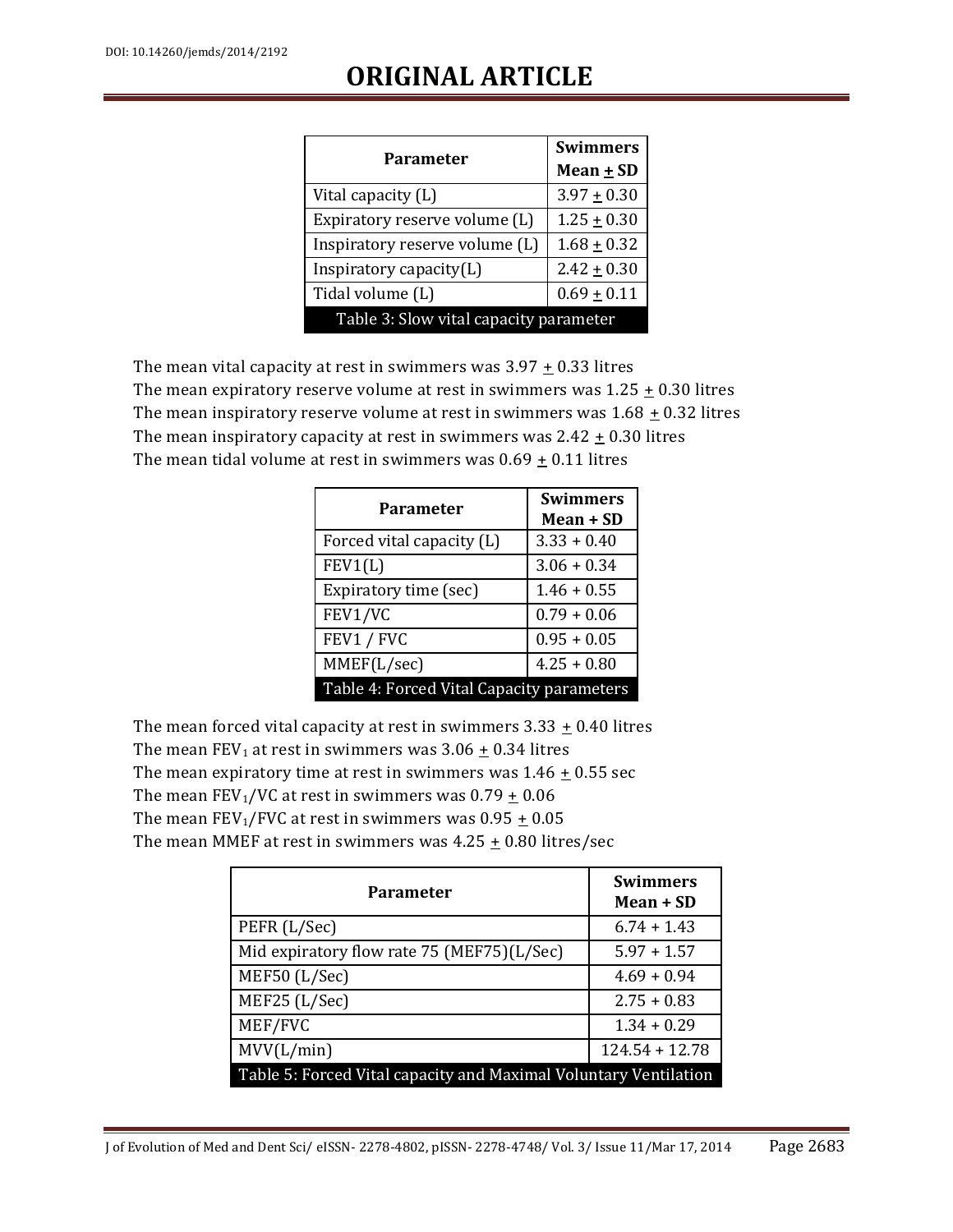The mean PEFR at rest in swimmers was 6.74 + 1.43 litres/sec The mean MEFR<sub>75</sub> at rest in swimmers was  $5.97 \pm 1.57$  litres/sec The mean MEFR<sub>50</sub> at rest in swimmers was  $4.69 \pm 0.94$  litres/sec The mean MEFR<sub>25</sub> at rest in swimmers was  $2.75 + 0.83$  litres/sec The mean MEF/FVC at rest in swimmers was 1.34 + 0.29 Mean MVV at rest in swimmers was  $124.54 \pm 12.78$  litres/min

**DISCUSSION:** The subjects for the study were taken from corporation swimming pool. The study group comprised of 30 swimmers in the age group of 18to 30 years who were involved in swimming for a period of more than 1 year. A lot of data has been published on the concept of pulmonary adaptation to different type of training activities.

The mean vital capacity at rest in swimmers was  $3.97\pm0.33$  litres and similar results were found in studies conducted by other workers like Clanton TL, Bjurstrom RL, Armour J and Lekhara SC. 10, 11, 12

Like in most studies we observed an increase in value of vital capacity (VC) in swimmer group, which was highly significant. Increase in VC observed in swimmers may be the result of changes in the inspiratory muscles strength induced by swim training. Load comprised of the water pressure against the chest wall and elevated airway resistance due to submersion could comprise conditioning stimulus for increase in inspiratory muscle strength. <sup>10</sup>

In a study conducted by Bjurstrom RL and Shoene RB the increase in VC was explained by increased inspiratory muscle strength, since during immersion in water these swimmers experience negative pressure breathing.<sup>11</sup>

The results discussed above clearly indicate that swimmers had higher values of lung functions compared to the controls, thereby confirming that regular swimming has a facilitating effect on the lungs. Similar results have been obtained by other workers in this field.<sup>13, 14</sup>

The large metabolic demand of strenuous exercise requires an efficient oxygen transport system from the atmosphere to the active tissues. The results of the present study support the idea that physical training has a facilitative effect on ventilatory function and physically active persons have greater lung function values in comparison to sedentary persons.<sup>15, 16, 17, 18</sup>

The ventilation is restricted in every respiratory cycle for one moment or the other, producing a condition of intermittent hypoxia. This intermittent hypoxia sets up the anaerobic process during swimming. The lactic acid levels in the blood go on rising resulting in Lactic Oxygen deficit. 19

This leads to the stimulation of the respiratory center in the medulla thereby increasing the respiration. Further, the restricted ventilation experienced during swimming leads the swimmer to face intermittent hypoxia and this may result in alveolar hyperplasia and thus increased VC and FVC.<sup>20</sup>

The ability of the individual to inflate and deflate his lungs depends upon the strength of the thoracic and abdominal muscles, posture of the individual and the elasticity of the lungs. 21

Swimming increases this ability by a number of factors. It involves keeping the head extended which is a constant exercise of the Erector Spinae muscles and increases the vertical and anteroposterior diameter of the lungs as also supra spinatus which increases the antero –posterior diameter of the lungs. Besides the Sternocleidomastoid, Trapezius and the diaphragm are being constantly exercised.3

J of Evolution of Med and Dent Sci/ eISSN- 2278-4802, pISSN- 2278-4748/ Vol. 3/ Issue 11/Mar 17, 2014 Page 2684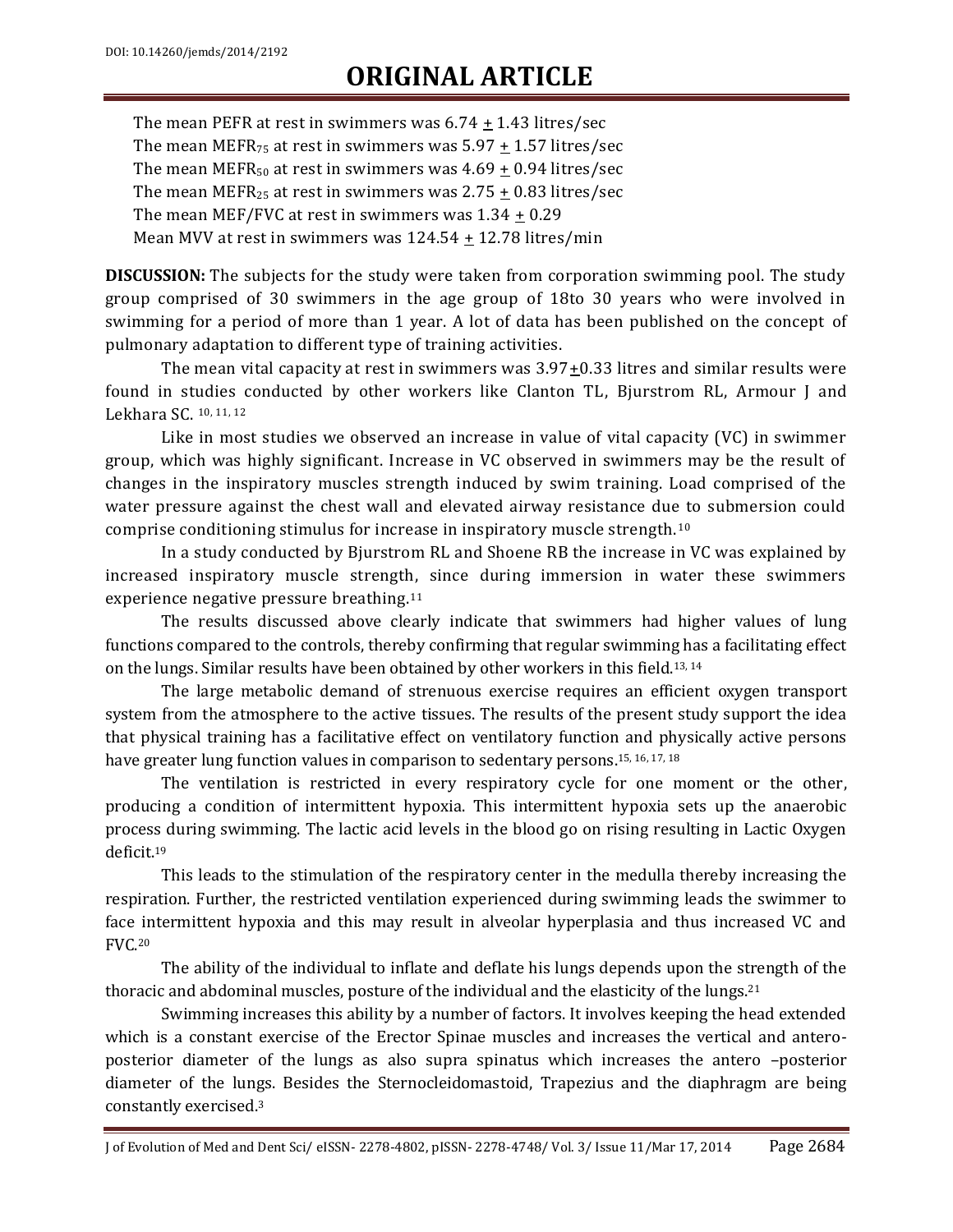Armour J et al (1993) reported that swimmers had significantly increased total lung capacity, vital capacity, and inspiratory capacity than the elite long distance athletes and elite control subjects. They also found that  $FEV<sub>1</sub>$  was largest in swimmers. They suggest that the swimmers may have achieved greater lung volumes than either runner or control subjects not because of greater inspiratory muscle strength or differences in height, fat free mass, alveolar distensibility, age at commencement of training or sternal length or chest depth, but by developing physically wider chests containing an increased number of alveoli, rather than the alveoli of increased size. 12

**CONCLUSION:** Thus it can be concluded that swimming is the best exercise for the respiratory system. Such helpful exercises in milder form might help for rehabilitation of patients with compromised lung functions.

#### **REFERENCES:**

- 1. Mehrotra PK, Verma N, Yadav R, Tewari S, Shukla N. Study of pulmonary functions in swimmers of Lucknow city. Indian J Physiol Pharmacol, 1997; 41(1):83-86.
- 2. Lakhera SC, Lazar M, Rastogi SK, Sengupta J. Pulmonary function of Indian Athletes and sportsmen: comparison with American athletes. Indian J Physiol Pharmacol 1984; 28(3):187-194.
- 3. Pherwani AV, Desai AG, Solepure AB. A study of pulmonary function of competitive swimmers. Indian J Physiol Pharmacol, 1989; 33(4):228-232.
- 4. Harms C. A, Wetter T. J, St Croix C. M, Pegelow D. F, Dempsey J. A. Effects of respiratory muscle work on exercise performance. Journal 43 of Applied Physiology 2000 (Bethesda, Md.: 985), 89(1), 131-138.
- 5. Nicks C, Farley R, Fuller D, Morgan D, Caputo J. The effect of respiratory muscle training on performance, dyspnea, and respiratory muscle fatigue in intermittent sprint athletes. Medicine & Science inSports & Exercise 2006. 38 (5), 381.
- 6. Wells G. D, Plyley M, Thomas S, Goodman L, Duffin J. Effects of concurrent inspiratory and expiratory muscle training on respiratory and exercise performance in competitive swimmers. European Journal of Applied Physiology 2005, 94(5-6), 527-540. doi: 0.1007/s00421-005- 1375-7
- 7. Cotes JE. Lung Function, assessment and application in medicine, 4th Ed. Blackwell Scientific publications 1979, Oxford
- 8. Polgar C, Promadhat V, Cherniack RM. Pulmonary function testing in children: techniques and standards. Philadelphia: WB Saunders; 1979. p. 87-122.
- 9. Lakhera S C et al. Lung function in middle distance adolescent runners. Indian Journal of physol Pharmacol. 1994, Apr; 38(2):117-20.
- 10. Clanton TL, Dixon GF, Drake J, Gadek JE. Effects of swim training on lung volumes and inspiratory muscle conditioning. J Appl Physiol, 1987; 62(1):39-46.
- 11. Bjurstrom RL, Schoene RB. Control of ventilation in elite synchronized swimmers. J Appl Physiol, 1987; 63(3):1019-1024.
- 12. Armour J, Donnelly PM, Bye PT. The Large lungs of elite swimmers; an increased alveolar number? Eur Respir J, 1993; 6:237-247.